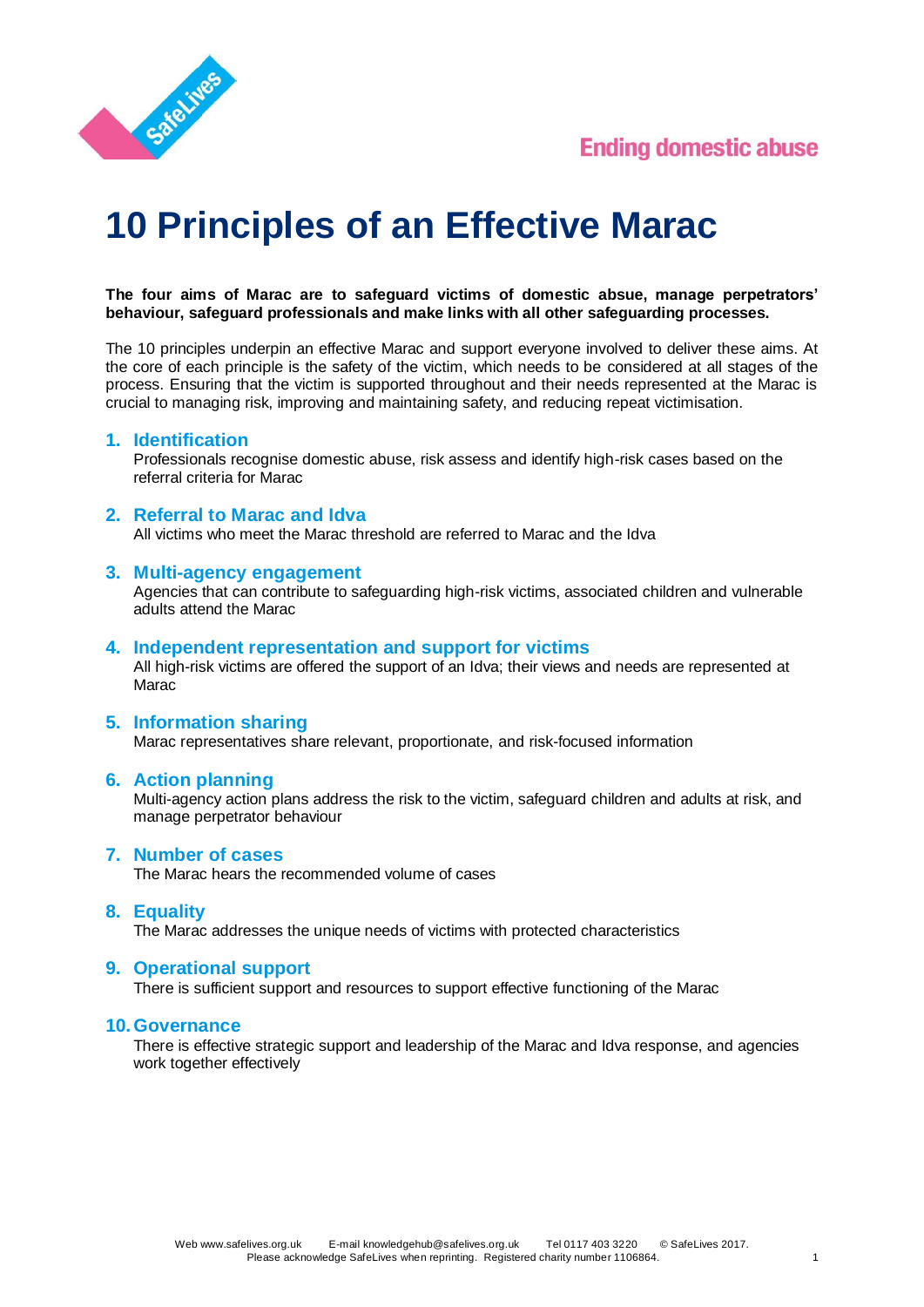## **Principle 1 Identification**

#### **What is the principle?**

**Professionals recognise domestic abuse, risk assess and identify high-risk cases**

| What good looks like                                                                                                                                                                             | Why it's important                                                                                                                                                                                                                                          | How it's evidenced                                                                                                                                                                                                                              |
|--------------------------------------------------------------------------------------------------------------------------------------------------------------------------------------------------|-------------------------------------------------------------------------------------------------------------------------------------------------------------------------------------------------------------------------------------------------------------|-------------------------------------------------------------------------------------------------------------------------------------------------------------------------------------------------------------------------------------------------|
| All agencies respond to<br>disclosures and use the same<br>risk assessment tool (or refer<br>clients to a specialist domestic<br>abuse agency)                                                   | Victims, associated children,<br>young people at risk and<br>perpetrators are identified<br>sooner, and interventions are<br>based on good quality risk<br>assessments<br>Professionals have a framework<br>to understand and assess<br>domestic abuse risk | Risk assessment is outlined<br>within policy framework and the<br>Marac operating protocol and is<br>implemented in practice<br>Idva service policy requires risk<br>assessment within two working<br>days of referral                          |
| Thresholds are clear and<br>appropriate, enabling all<br>agencies to identify high-risk<br>cases using a range of criteria:<br>professional judgement,<br>actuarial assessment and<br>escalation | Agencies have a shared<br>understanding of domestic<br>abuse risk<br>The risk of serious injury,<br>enduring harm and murder is<br>identified                                                                                                               | Referral thresholds, which reflect<br>recommended guidance, are<br>outlined in the Marac operating<br>protocol<br>A wide range of agencies refer<br>to Marac<br>Dip sampling of Marac cases to<br>identify appropriateness of<br>Marac referral |
| Agencies identify and refer<br>repeat cases back to Marac                                                                                                                                        | All high-risk victims experiencing<br>a repeat incident have the<br>opportunity to re-engage with<br>Marac and Idva<br>Longer term safety is achievable<br>through ongoing multi-agency<br>risk management plans                                            | The repeat referral rate is within<br>SafeLives' recommendation of<br>between 28-40%<br>Dip sampling of Marac cases to<br>identify which agencies are<br>referring repeats                                                                      |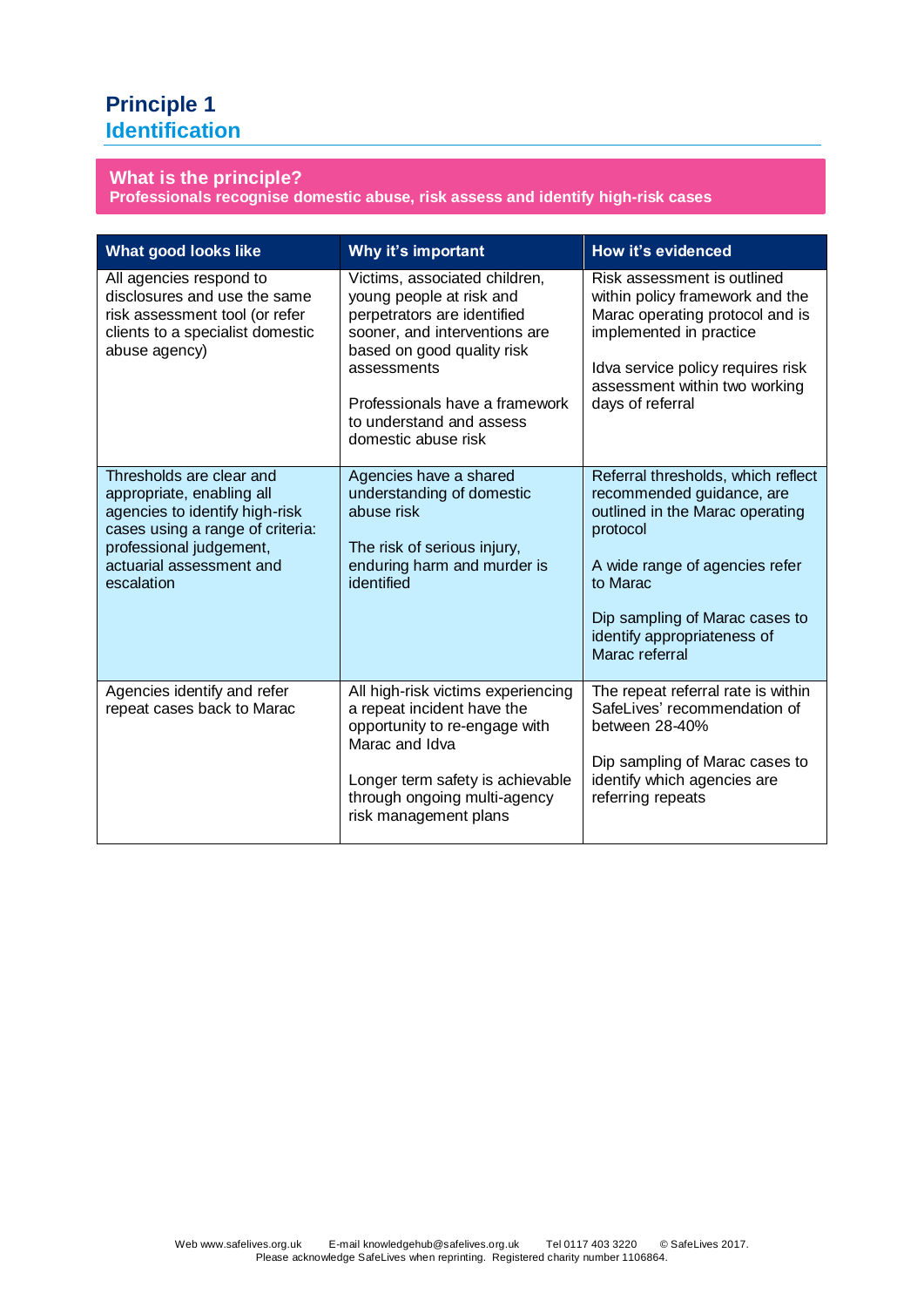## **Principle 2 Referral to Marac and Idva**

**What is the principle? All victims who meet the Marac threshold are referred to Marac and Idva**

| What good looks like                                                                                                                   | Why it's important                                                                                                                                                                                                       | How it's evidenced                                                                                                                                                                       |
|----------------------------------------------------------------------------------------------------------------------------------------|--------------------------------------------------------------------------------------------------------------------------------------------------------------------------------------------------------------------------|------------------------------------------------------------------------------------------------------------------------------------------------------------------------------------------|
| Agencies inform victims of their<br>referral to Marac and Idva<br>(unless unsafe to)                                                   | Victims are more likely to<br>engage and have trust in the<br>Marac and Idva, leading to<br>improved outcomes and longer-<br>term safety                                                                                 | Stated as a requirement in a<br>multi-agency document (eg<br>Marac operating protocol)                                                                                                   |
|                                                                                                                                        |                                                                                                                                                                                                                          | Included on the Marac referral<br>form and stated at the Marac                                                                                                                           |
|                                                                                                                                        |                                                                                                                                                                                                                          | Through feedback (eg a process<br>for victim/survivor consultation<br>exists)                                                                                                            |
| All high-risk victims are referred<br>to Idva and Marac as soon as<br>practicable (eg within 48 hours)                                 | Risks and safety of high-risk<br>victims and associated children<br>is managed at the earliest<br>opportunity<br>All high-risk victims have access<br>to Marac and Idva, regardless of<br>which service they disclose to | Referrals are heard at the<br>earliest Marac meeting relative<br>to the date high-risk is identified<br>The Marac operating protocol<br>incudes referral timeframes to<br>Marac and Idva |
| The Idva works within a<br>coordinated community<br>response and the Marac process<br>to make victims and associated<br>children safer | The safety of high-risk victims<br>and associated children is at the<br>heart of the coordinated<br>response and supported by an<br>independent expert                                                                   | Marac operating protocol and<br>Idva service protocols<br>Marac minutes and<br>representatives feedback<br>Feedback from victims                                                         |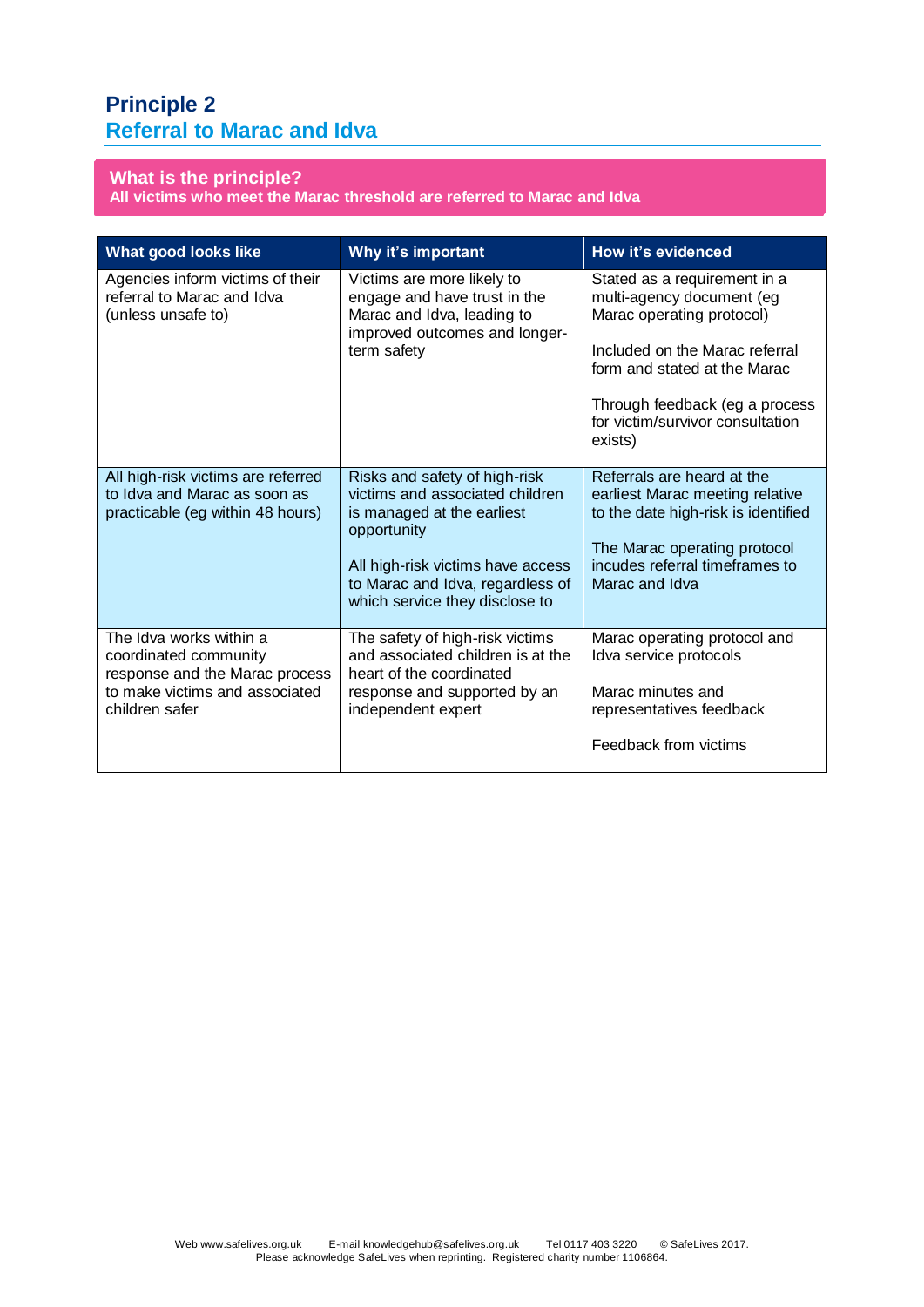## **Principle 3 Multi-agency engagement**

## **What is the principle?**

**Agencies that can contribute to safeguarding high-risk victims, associated children and vulnerable adults attend the Marac**

| <b>What good looks like</b>                                                                                                                                                                                                                                                                                                                                       | Why it's important                                                                                                                                                                                                                                                                                 | How it's evidenced                                                                                                                                                                                                                 |
|-------------------------------------------------------------------------------------------------------------------------------------------------------------------------------------------------------------------------------------------------------------------------------------------------------------------------------------------------------------------|----------------------------------------------------------------------------------------------------------------------------------------------------------------------------------------------------------------------------------------------------------------------------------------------------|------------------------------------------------------------------------------------------------------------------------------------------------------------------------------------------------------------------------------------|
| Core agencies consistently<br>attend and participate in the<br>Marac (police, Idva service,<br>housing (statutory<br>responsibility), children's<br>services (statutory<br>responsibility), National<br>Probation Service and/or<br>community rehabilitation<br>company (CRC), primary health,<br>mental health, substance misuse<br>service, Adult Safeguarding) | The risks to high-risk victims and<br>their families, and the<br>management of perpetrators,<br>are jointly and comprehensively<br>assessed and addressed<br>The impact of domestic abuse<br>and other factors (eg substance<br>and mental health issues), on<br>victims and children is minimised | Marac operating protocol<br>Marac attendance sheet/minutes<br>Marac observation (ie by the<br>governance group, Idva service<br>manager, domestic abuse<br>coordinator or peer review)                                             |
| Other agencies that can<br>increase the safety of victims,<br>children and vulnerable adults<br>attend (examples include: youth<br>offending services, child and<br>adolescent mental health<br>services (Camhs), registered<br>social landlords, specialist<br>services)                                                                                         | The needs of all victims and<br>children and adults at risk are<br>identified and addressed,<br>perpetrators' behaviour is<br>managed and risk reduced                                                                                                                                             | Marac operating protocol<br>Marac attendance sheet<br>/minutes<br>Marac observation (ie by the<br>governance group, Idva service<br>manager, domestic abuse<br>coordinator or peer review)                                         |
| Representatives are<br>appropriately skilled and<br>supported to effectively<br>represent their agency                                                                                                                                                                                                                                                            | Risk assessment, action<br>planning and decision making is<br>effective                                                                                                                                                                                                                            | Marac operating protocol<br>Marac attendance sheet/minutes<br>Marac observation (i.e. by the<br>governance group, Idva service<br>manager, domestic abuse<br>coordinator or peer reviewer)<br>Agency protocols/job<br>descriptions |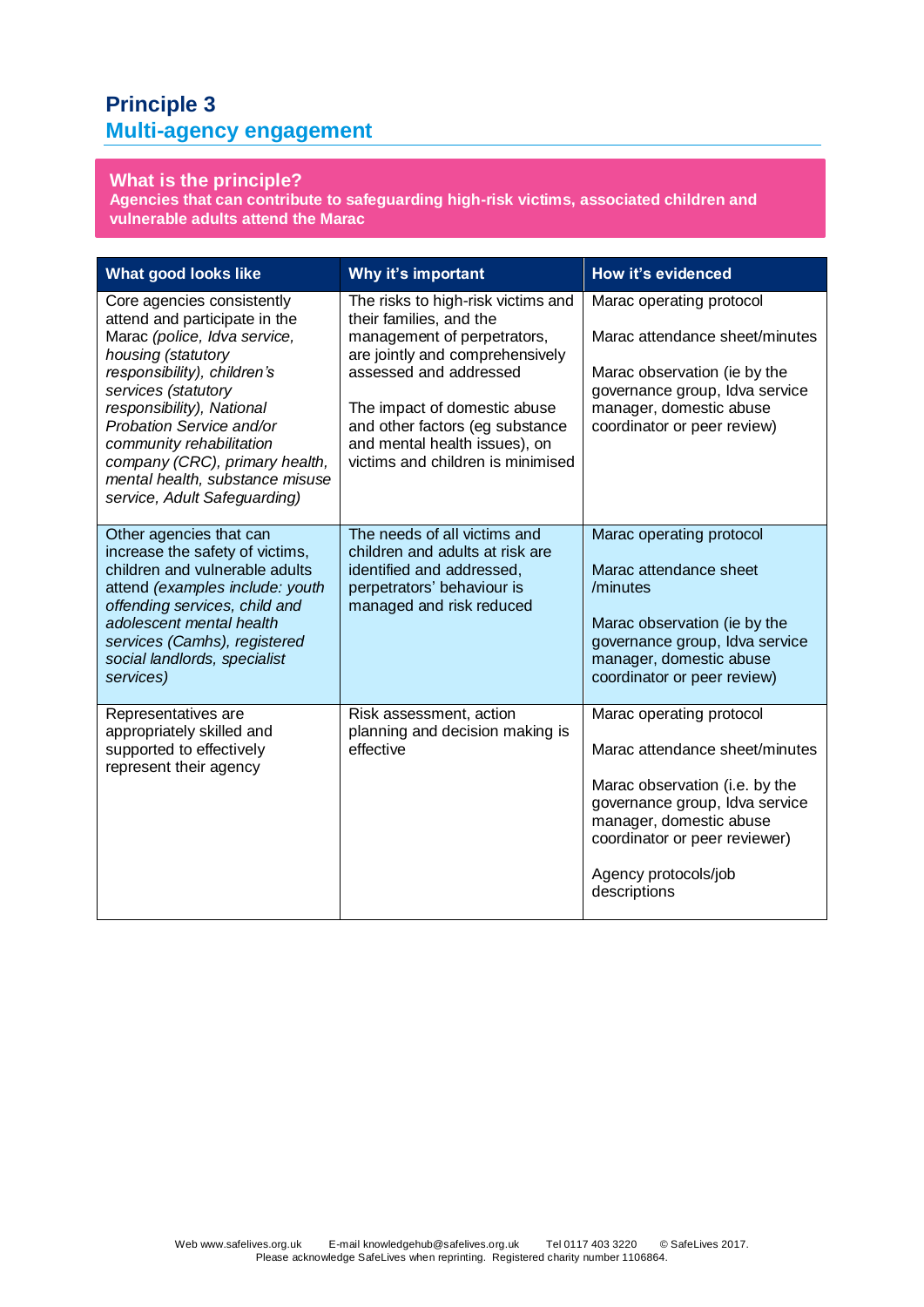## **Principle 4 Independent representation and support for victims**

## **What is the principle?**

**All high-risk victims are offered the support of an Idva; their views and needs are represented at Marac**

| What good looks like                                                                                                    | Why it's important                                                                                                                                                                            | How it's evidenced                                                                                                                                                                                                                                                                                                  |
|-------------------------------------------------------------------------------------------------------------------------|-----------------------------------------------------------------------------------------------------------------------------------------------------------------------------------------------|---------------------------------------------------------------------------------------------------------------------------------------------------------------------------------------------------------------------------------------------------------------------------------------------------------------------|
| An Idva proactively contacts and<br>attempts to engage victims<br>within 48 hours of receiving a<br>referral            | Victims are offered a specialist<br>professional who helps with<br>everything they need to become<br>safe from the earliest opportunity                                                       | Idvas are appropriately trained<br>and skilled to confidently and<br>appropriately engage victims<br>Idva service protocol<br>Marac minutes                                                                                                                                                                         |
|                                                                                                                         |                                                                                                                                                                                               | Feedback from victims                                                                                                                                                                                                                                                                                               |
| Each victim is represented at the<br>Marac meeting and their safety<br>is clearly advocated for (usually<br>by an Idva) | Action plans respond to the<br>victim's needs and unique<br>insight into their situation<br>Victims engage and have trust in<br>the process and contribute<br>directly to successful outcomes | Idvas are appropriately trained<br>and skilled to confidently and<br>appropriately advocate for<br>victims' safety<br>Marac minutes/Marac action<br>plans<br>Marac observation (ie by the<br>governance group, Idva service<br>manager, domestic abuse<br>coordinator or peer reviewer)                             |
| Where victims' views are absent<br>(or they are not engaged) their<br>safety remains the focus of the<br>meeting        | Action plans remain focused on<br>safety and respond to the unique<br>circumstances of each victim<br>Immediate safety is addressed<br>and risk reduced                                       | Marac minutes and action plans<br>Idvas are appropriately trained<br>and skilled to confidently and<br>appropriately challenge practice<br>that may increase risk or<br>vulnerability<br>Marac observation (ie by the<br>governance group, Idva service<br>manager, domestic abuse<br>coordinator or peer reviewer) |
| Victims are updated and<br>supported after the meeting                                                                  | Each victim remains at the heart<br>of the Marac process<br>Longer term safety and recovery<br>is more achievable (if also linked<br>to a clear pathway of support)                           | Marac minutes and case audits<br>Idvas are appropriately trained<br>and skilled to facilitate ongoing<br>support<br>Included Idva service protocol<br>and Marac operating protocol<br>Victim consultation/feedback                                                                                                  |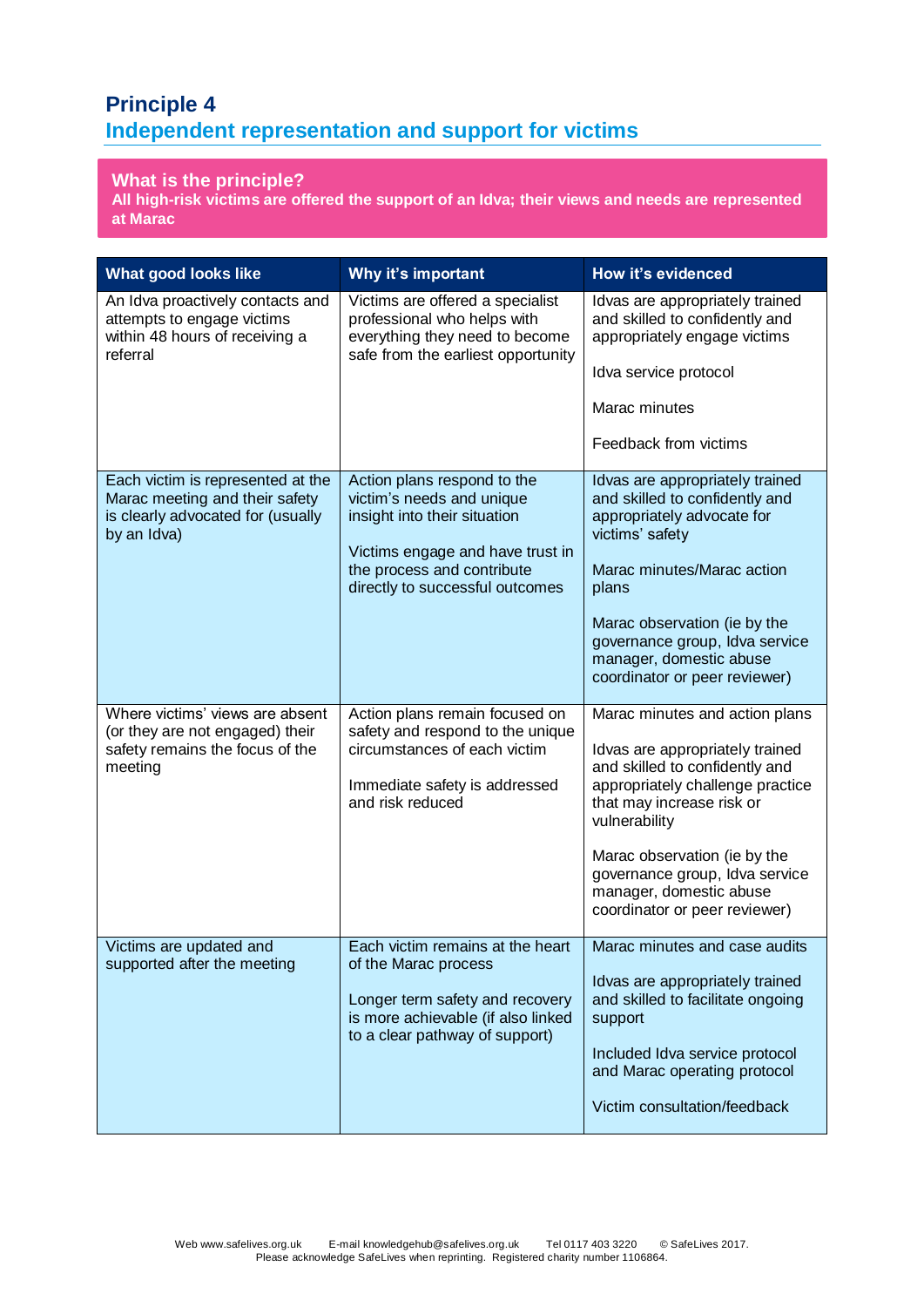## **Principle 5 Information sharing**

## **What is the principle?**

**Marac representatives share relevant, proportionate, and risk-focused information**

| <b>What good looks like</b>                                                                                                | Why it's important                                                                                                                                                                                                                                                                                                                       | How it's evidenced                                                                                                                                                                                                                                                                                                                                                                                                                                                                                                                                                                    |
|----------------------------------------------------------------------------------------------------------------------------|------------------------------------------------------------------------------------------------------------------------------------------------------------------------------------------------------------------------------------------------------------------------------------------------------------------------------------------|---------------------------------------------------------------------------------------------------------------------------------------------------------------------------------------------------------------------------------------------------------------------------------------------------------------------------------------------------------------------------------------------------------------------------------------------------------------------------------------------------------------------------------------------------------------------------------------|
| Marac representatives are<br>supported by their agency to<br>research and prepare for Marac                                | Agencies are represented by<br>skilled, prepared representatives<br>who are equipped to share<br>information, analyse risk,<br>contribute expertise and offer<br>actions<br>Help is targeted in the right way;<br>the prevalence and impact of<br>high-risk domestic abuse on<br>victims, and children and young<br>people, is minimised | A formal induction is in place for<br>new representatives<br>The Marac representative role is<br>embedded in job descriptions<br>All relevant agencies are<br>represented on the Marac<br>governance group; attendance<br>at Marac is a standing agenda<br>item                                                                                                                                                                                                                                                                                                                       |
| All relevant, proportionate<br>information and risks, in relation<br>to all parties, are succinctly<br>shared at the Marac | Information is analysed and a<br>tailored intervention, responding<br>to the risks and needs of the<br>victim, is developed<br>Children and young people<br>receive help that is proportionate<br>to risk<br>Information is only shared that is<br>relevant and proportionate to the<br>risks identified                                 | Idvas are appropriately trained<br>and skilled to confidently and<br>appropriately challenge<br>information that may increase<br>risk or vulnerability<br>Representatives receive a<br>formal induction and attend<br>Marac training in order to<br>perform their role effectively<br>Outlined in policy guidance<br>which is accessible to and<br>signed by all Marac partners (eg<br>Marac information sharing<br>protocol)<br>Marac minutes<br>Marac observation (ie by the<br>Marac governance group, Idva<br>service manager, domestic<br>abuse coordinator or peer<br>reviewer) |
| Agencies distribute and store<br>information securely                                                                      | Confidentiality is maintained; risk<br>is not inadvertently escalated                                                                                                                                                                                                                                                                    | Marac operating and information<br>sharing protocols are signed by<br>all agencies and adhered to<br>Marac governance group<br>routinely reviews information<br>sharing protocols<br>Marac governance group<br>reviews the confidentiality of the<br>Marac process (ie through<br>audits)                                                                                                                                                                                                                                                                                             |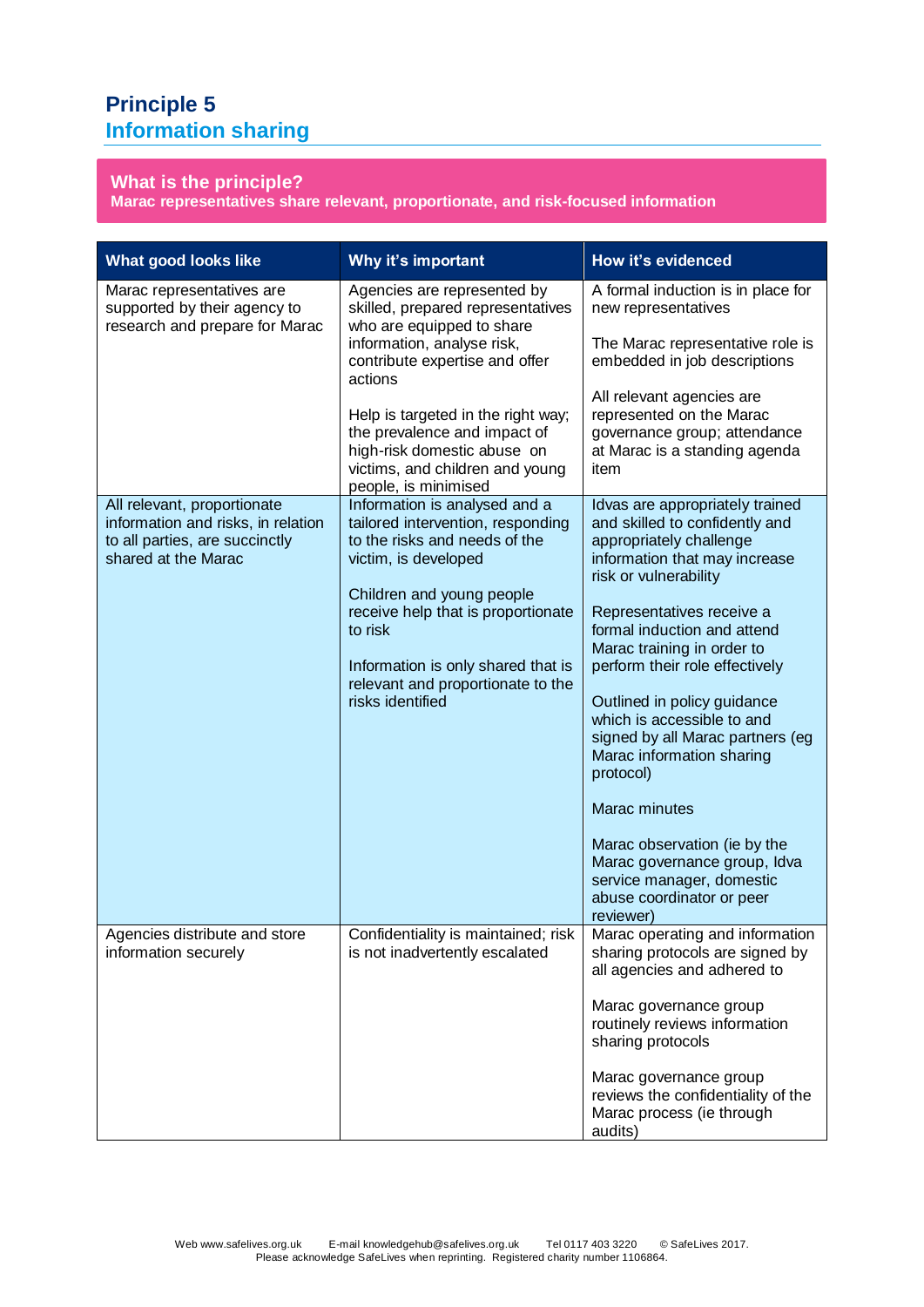## **Principle 6 Action planning**

#### **What is the principle?**

**Multi-agency action plans address the risk to the victim, safeguard children and adults at risk, and manage perpetrator behaviour**

| What good looks like                                                                                                                                             | Why it's important                                                                                                                                                                                                                                                                                                                                               | How it's evidenced                                                                                                                                                                                                                                                                                                          |
|------------------------------------------------------------------------------------------------------------------------------------------------------------------|------------------------------------------------------------------------------------------------------------------------------------------------------------------------------------------------------------------------------------------------------------------------------------------------------------------------------------------------------------------|-----------------------------------------------------------------------------------------------------------------------------------------------------------------------------------------------------------------------------------------------------------------------------------------------------------------------------|
| Actions are clear, timed and<br>based on good quality<br>assessment of risk and potential<br>harm to victims, children and<br>other vulnerable parties           | Risk and potential for further<br>harm is managed, the safety of<br>the victim is increased and<br>children safeguarded<br>The impact on children is<br>reduced<br>All vulnerable parties, including<br>professionals, are safeguarded                                                                                                                           | Marac minutes and action plans<br>Idvas are appropriately trained<br>and skilled to confidently and<br>appropriately challenge actions<br>that may increase risk or<br>vulnerability<br>Marac observation (ie by the<br>Marac governance group, Idva<br>service manager, domestic<br>abuse coordinator or peer<br>reviewer) |
| Action plans routinely manage,<br>disrupt or divert perpetrators'<br>behaviour                                                                                   | Perpetrators are held<br>accountable; their abusive<br>behaviour is managed; current<br>and any future victims are safer<br>The impact on children is<br>reduced                                                                                                                                                                                                 | Case audits<br>Marac minutes and action plans<br>Idvas are appropriately trained<br>and skilled to confidently and<br>appropriately challenge actions<br>that may increase risk or<br>vulnerability                                                                                                                         |
| Action plans reflect the needs of<br>the victim and prioritise their<br>safety                                                                                   | Victims and their safety remain<br>central to the process<br>Support for victims and their<br>children is proportionate to risk<br>and need                                                                                                                                                                                                                      | Case audits<br>Marac minutes and action plans<br>Idvas are appropriately trained<br>and skilled to confidently and<br>appropriately challenge actions<br>that may increase risk or<br>vulnerability<br>Case audits<br>Victim feedback                                                                                       |
| Action plans routinely link to<br>other multi-agency safeguarding<br>arrangements to address any<br>ongoing safeguarding concerns<br>for any adult and any child | Risks for all adults, children and<br>families are linked and are<br>managed based on<br>comprehensive assessment and<br>intelligence<br>Effective joint working exists<br>between processes that<br>safeguard children in need of<br>protection and Marac<br>Adults with care and support<br>needs are identified and linked<br>to adult safeguarding processes | Idvas are appropriately trained<br>and skilled to confidently and<br>appropriately challenge practice<br>that may increase risk or<br>vulnerability<br>Multi-agency protocols outline<br>arrangements for linked risk<br>assessment and response                                                                            |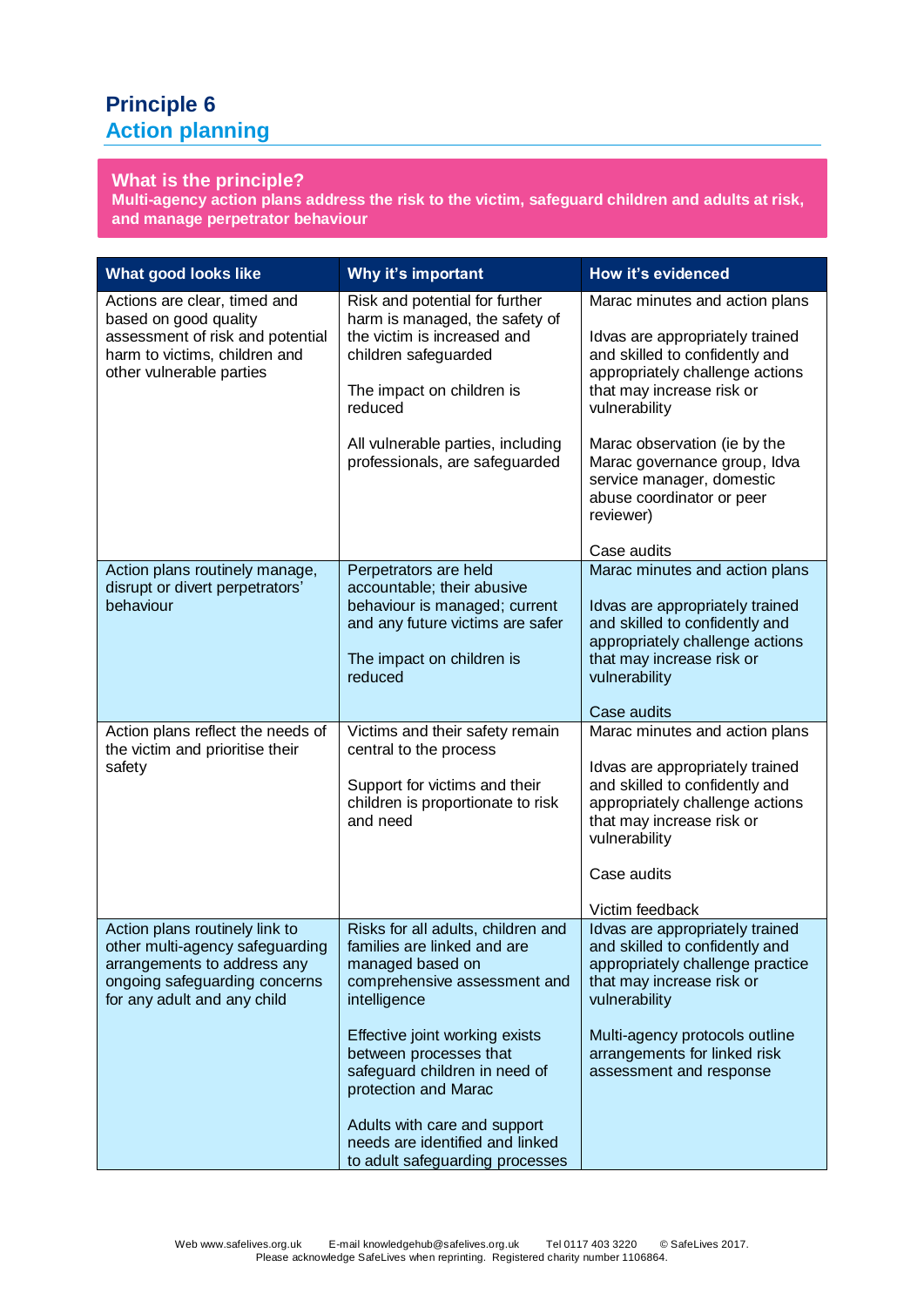## **Principle 7 Number of cases**

## **What is the principle?**

**The Marac hears the recommended volume of cases**

| <b>What good looks like</b>                                                | Why it's important                                                                                                                                                                                                                                                                                | How it's evidenced                                                                                                                                                                                                                        |
|----------------------------------------------------------------------------|---------------------------------------------------------------------------------------------------------------------------------------------------------------------------------------------------------------------------------------------------------------------------------------------------|-------------------------------------------------------------------------------------------------------------------------------------------------------------------------------------------------------------------------------------------|
| The number of referrals is at<br>least 80% of SafeLives'<br>recommendation | Victims at high-risk of serious<br>harm, and associated children,<br>are supported through the Marac<br>Idva model<br>Perpetrators are identified, held<br>accountable and behaviours<br>addressed                                                                                                | Marac data<br>Dip sampling or observing<br>Marac meetings to ensure cases<br>referred are high-risk and<br>appropriate<br>The local area has specific<br>protocols and processes in<br>place to identify and protect<br>high-risk victims |
| Idva capacity is sufficient to<br>support all victims referred to<br>Marac | All victims referred to Marac are<br>offered independent support and<br>representation, thereby<br>increasing their immediate and<br>longer-term safety<br>Idvas are able to work with<br>victims as intensively for as long<br>as the model requires in order to<br>improve outcomes for victims | The number of Idvas is in line<br>with recommendations<br>Idva service protocol<br>Idva consultation and feedback<br>to Marac governance group                                                                                            |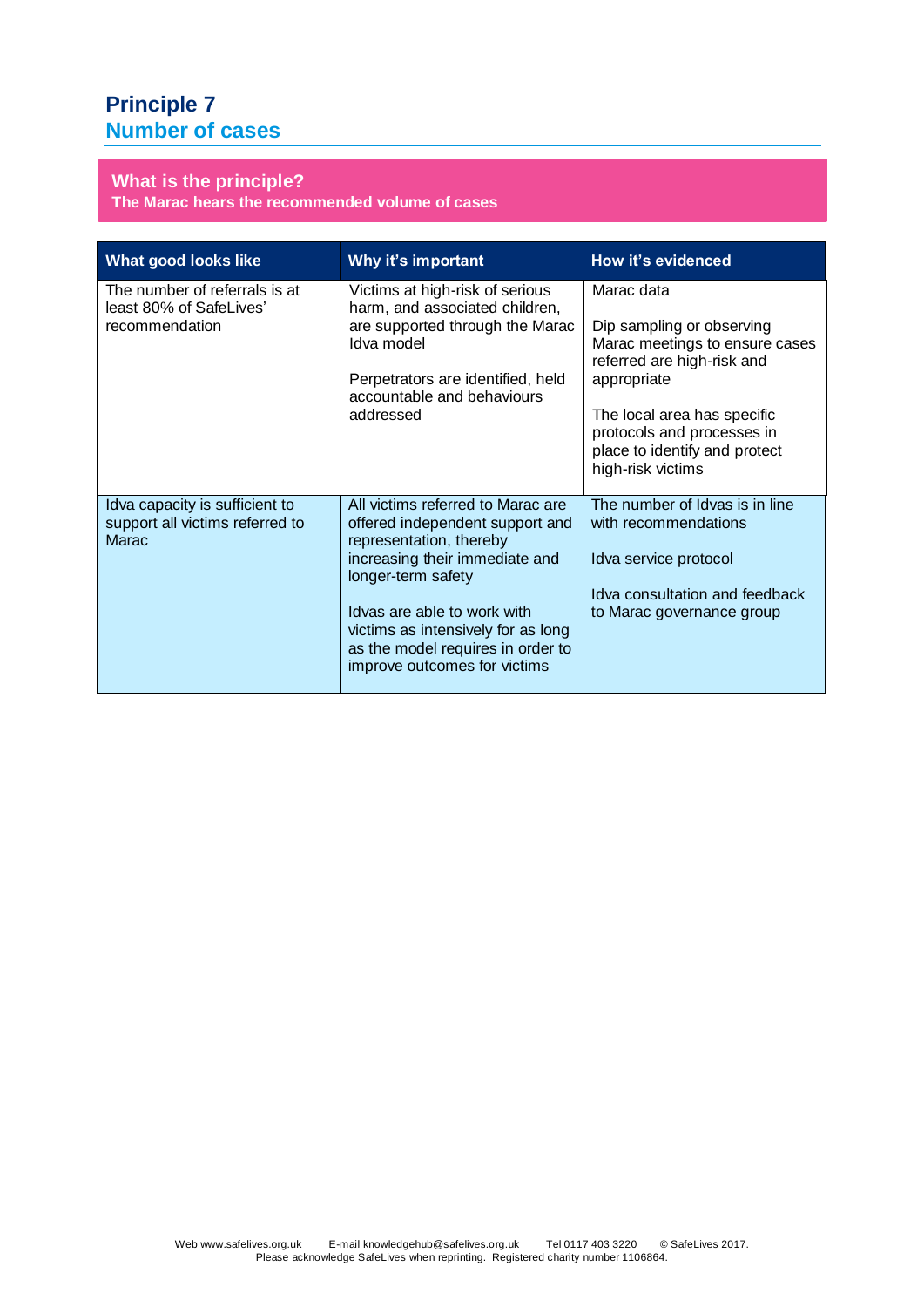## **Principle 8 Equality**

## **What is the principle?**

**The Marac addresses the unique needs of victims with protected characteristics**

| <b>What good looks like</b>                                                                                                                     | Why it's important                                                                                                                                                                                                         | <b>How it's evidenced</b>                                                                                                                                                                                                                                                                                                                                                                                                                                                                                                                      |
|-------------------------------------------------------------------------------------------------------------------------------------------------|----------------------------------------------------------------------------------------------------------------------------------------------------------------------------------------------------------------------------|------------------------------------------------------------------------------------------------------------------------------------------------------------------------------------------------------------------------------------------------------------------------------------------------------------------------------------------------------------------------------------------------------------------------------------------------------------------------------------------------------------------------------------------------|
| Referrals to Marac reflect the<br>diversity of your local population                                                                            | High-risk victims from all your<br>communities, and those with<br>protected characteristics, are<br>identified and given access to<br>specialist support and safety<br>planning                                            | The percentage of referrals<br>reflects the local population<br>and/or national averages for<br>victims from the following<br>groups:<br>B&ME<br>a.<br><b>LGBT</b> community<br>b.<br>Disabled people<br>C.<br>Gender split for male and<br>d.<br>female referrals<br>Young people<br>е.<br>Case lists, minutes or local data<br>evidence a process that is<br>accessible to victims with<br>specific vulnerabilities or<br>protected characteristics<br>Evidence of analysis and action<br>taken to address any gaps in<br>referrals to Marac |
| The Marac is aware of<br>characteristics and specific<br>additional needs of victims and<br>its response includes these                         | Victims with protected<br>characteristics or specific<br>vulnerabilities are effectively<br>supported and protected<br>Risk for some of the most<br>vulnerable members of the<br>community is comprehensively<br>addressed | Dip sampling of minutes<br>Idva feedback<br>An equality impact needs<br>assessment has been<br>undertaken<br>Marac governance group can<br>evidence analysis and action<br>taken to address any gaps in the<br>Marac response to vulnerable<br>people or those with protected<br>characteristics                                                                                                                                                                                                                                               |
| The Idva service (or other<br>specialist service) is able to<br>support and represent the needs<br>of victims with protected<br>characteristics | All victims have their needs and<br>views represented or advocated<br>for at the Marac<br>Specific needs and risks are<br>recognised and addressed in<br>Marac action plans; all victims<br>are protected and made safer   | Dip sampling of Marac minutes<br>Idvas are appropriately trained<br>Feedback from the Idva service<br>and Marac representatives<br>The Idva and Marac has access<br>to specialist services in a timely<br>manner to meet the needs of all<br>victims, children, and young<br>people                                                                                                                                                                                                                                                            |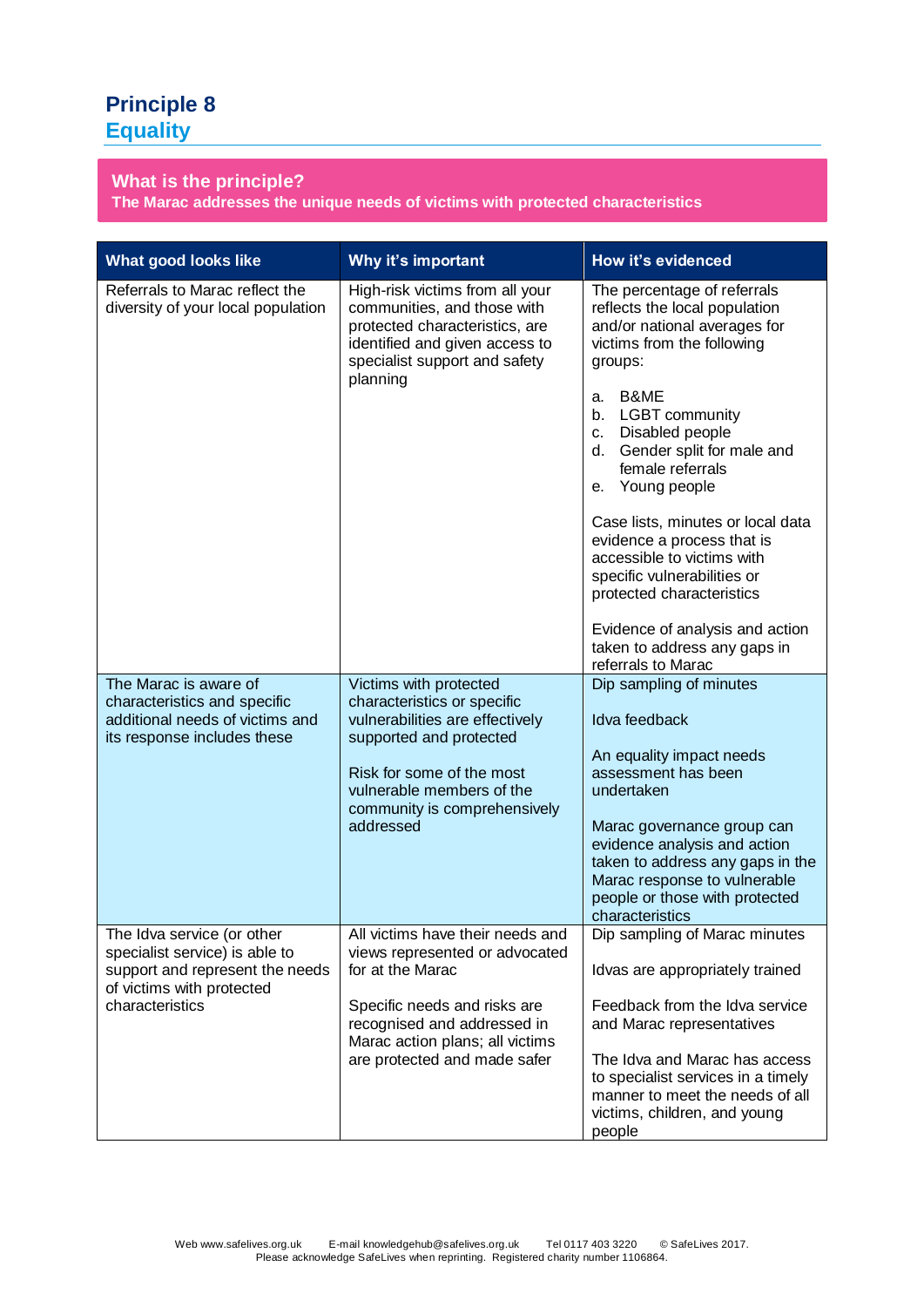## **Principle 9 Operational support**

## **What is the principle?**

**There is sufficient support and resources to ensure effective functioning of the Marac**

| <b>What good looks like</b>                                                                       | Why it's important                                                                                                                                                          | How it's evidenced                                                                                                                                         |
|---------------------------------------------------------------------------------------------------|-----------------------------------------------------------------------------------------------------------------------------------------------------------------------------|------------------------------------------------------------------------------------------------------------------------------------------------------------|
| A named person oversees and<br>coordinates operational and<br>strategic priorities of the Marac   | Quality Maracs exist that enable<br>agency participation and victim<br>engagement                                                                                           | There is a consistent person<br>responsible for coordination                                                                                               |
|                                                                                                   | The Marac and agencies have a<br>clear route for addressing issues                                                                                                          | The Marac process is promoted<br>and the contribution of all<br>relevant agencies is supported                                                             |
|                                                                                                   |                                                                                                                                                                             | Performance management<br>information is collated and<br>provided to the governance<br>group, at least quarterly                                           |
| There is effective administration<br>of the Marac with sufficient<br>resource (based on caseload) | The Marac functions efficiently,<br>processes are streamlined,<br>demands on agency resources<br>are minimised and outcomes<br>improved                                     | There is a consistent person,<br>and suitable resources,<br>responsible for Marac<br>administration                                                        |
|                                                                                                   | Marac administration capacity<br>reflects SafeLives'<br>recommendation based on                                                                                             | The case list and Marac minutes<br>are circulated as specified in the<br>Marac operating protocol                                                          |
|                                                                                                   | caseload                                                                                                                                                                    | Actions are tracked, but remain<br>the responsibility of each<br>individual agency and are not<br>transferred to the Marac                                 |
| Marac data is consistently<br>recorded, reported and analysed                                     | SafeLives' data analysis is<br>provided online to the local area<br>and police force; it is routinely<br>reviewed by the Marac<br>governance group to inform<br>development | Marac data form is submitted to<br>SafeLives on a quarterly basis<br>Marac governance group<br>minutes show performance<br>monitoring as a standing agenda |
|                                                                                                   | The local, regional and national<br>picture of Maracs is available                                                                                                          | item                                                                                                                                                       |